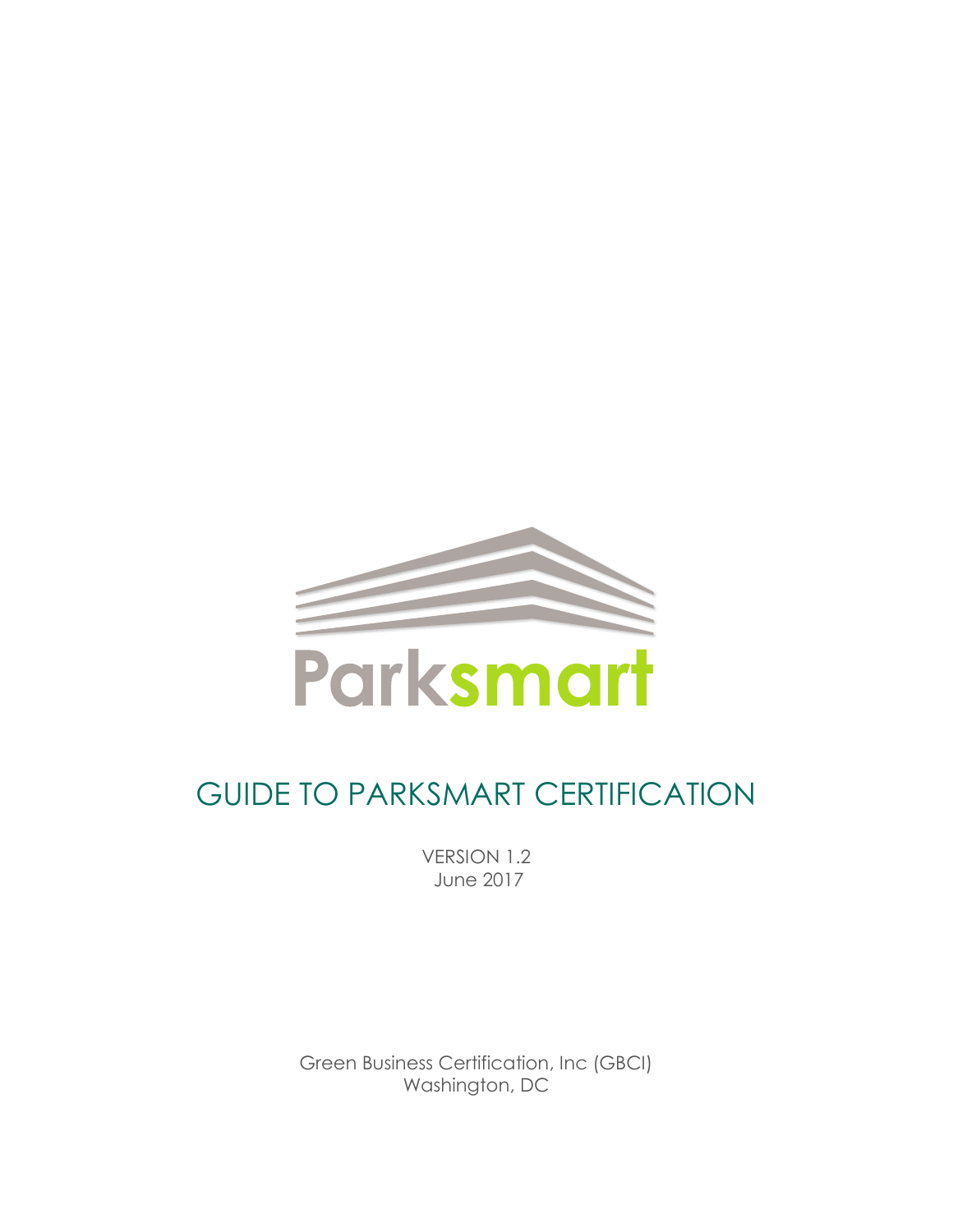## **OVERVIEW**

Parksmart, (formerly known as Green Garage Certification) is the world's only rating system that defines, measures and recognizes high-performing, sustainable garages. An industry-driven, field-tested road map for new and existing parking structures, Parksmart recognizes forward-thinking facilities shaping tomorrow's sustainable mobility network.

Parksmart helps parking structures to:

- Reduce environmental impact
- Increase energy efficiency and performance
- Manage parking spaces efficiently
- Promote alternative mobility options
- Strengthen community relationships

Parksmart awards points to parking structures for sustainability achievements in garage management, programming, design and technology. The Parksmart certification process allows parking structures to demonstrate their achievement through a documentation review. Structures that achieve a minimum number of points as part of the review process will be recognized with a Parksmart certification.

#### **Certification Levels**

| Commissioned more than two years prior to project registration                |                       |  |
|-------------------------------------------------------------------------------|-----------------------|--|
| <b>Certification Level</b>                                                    | <b>Points</b>         |  |
| <b>Parksmart Pioneer</b>                                                      | 90+ points earned     |  |
| Commissioned within two years of project registration or not yet commissioned |                       |  |
| <b>Certification Level</b>                                                    | <b>Points</b>         |  |
| <b>Parksmart Bronze</b>                                                       | 110-134 points earned |  |
| Parksmart Silver                                                              | 135-159 points earned |  |
| Parksmart Gold                                                                | 160+ points earned    |  |
|                                                                               |                       |  |

*Projects achieving Parksmart Pioneer must earn a minimum of 15 points in each of the three main certification categories (management, programs and technology and structure design)*

*Projects achieving Parksmart Bronze, Silver or Gold must earn a minimum of 20 points in each of the three main certification categories (management, programs, and technology and structure design)*

## **ELIGIBILITY**

#### **Parking Structure**

1. Any multi-level structure that stores vehicles is eligible for Parksmart certification. This structure may be a stand-alone building or integrated into a mixed-use building (e.g. office building or shopping mall).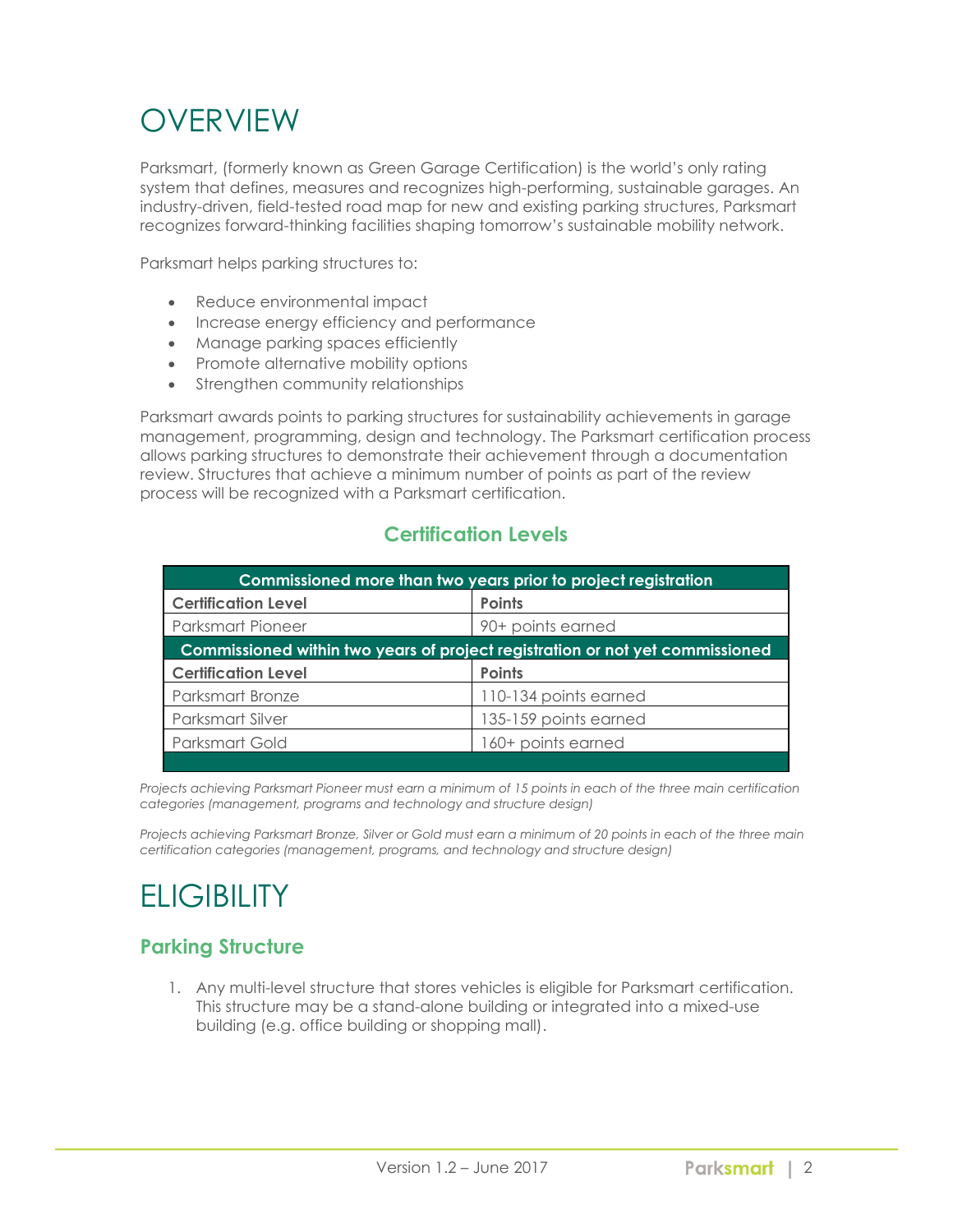- 2. Both existing and new construction structures are eligible for Parksmart certification. Projects commissioned more than two years prior to registration are considered existing structures and must seek Pioneer certification. Projects that are not yet commissioned or were commissioned within two years of registration are considered new construction and may seek Bronze, Silver or Gold certification.
- 3. Applications for Parksmart certification should include only one parking structure. *Email [parksmart@gbci.org](mailto:parksmart@gbci.org) if your property contains multiple parking structures.*

#### **Project Boundary**

- 1. The Parksmart project boundary must include all space within the structure dedicated to parking, including occupied space integral to garage operations.
- 2. Public spaces (e.g. plazas, gardens) managed by garage ownership or management and ancillary surface parking may be included in the project boundary at the discretion of the applicant.
- 3. The project boundary must be consistent throughout the Parksmart application.

#### **Fees**

**Registration fee:** The registration fee is charged on a per-project basis and must be paid at the time of registration.

**Certification fee:** The certification fee is charged on a per-project basis and must be paid by the time of the preliminary review submission.

**Parksmart Certification Standard:** The certification standard defines each of the 48 certification measures, point values, and documentation requirements.

**Measure Interpretation Request (MIR):** This is a question about whether a design, technology, or practice will meet the objective of a given Parksmart measure (and thereby be awarded Parksmart points). Parksmart approved MIRs provide a clarification or alternate compliance pathway for a given measure when the project cannot meet the option(s) stated in the Parksmart Certification Standard.

Appeal: This is an additional round of review that allows you to submit supplementary information, amend the application or add new measures not previously attempted. The appeal fee is charged for each measure that is appealed.

| Fee                                                 | Amount                        |  |
|-----------------------------------------------------|-------------------------------|--|
| Registration                                        | \$250                         |  |
| Certification                                       | \$6,500                       |  |
| <b>Parksmart Certification Standard - PDF</b>       | $$149$ (member price is \$99) |  |
| <b>Parksmart Certification Standard - Hard Copy</b> | \$219 (member price is \$169) |  |
| MIR (if applicable)                                 | \$220                         |  |
| Appeal (if applicable)                              | \$500                         |  |
| As of May 16, 2016. Fees are subject to change.     |                               |  |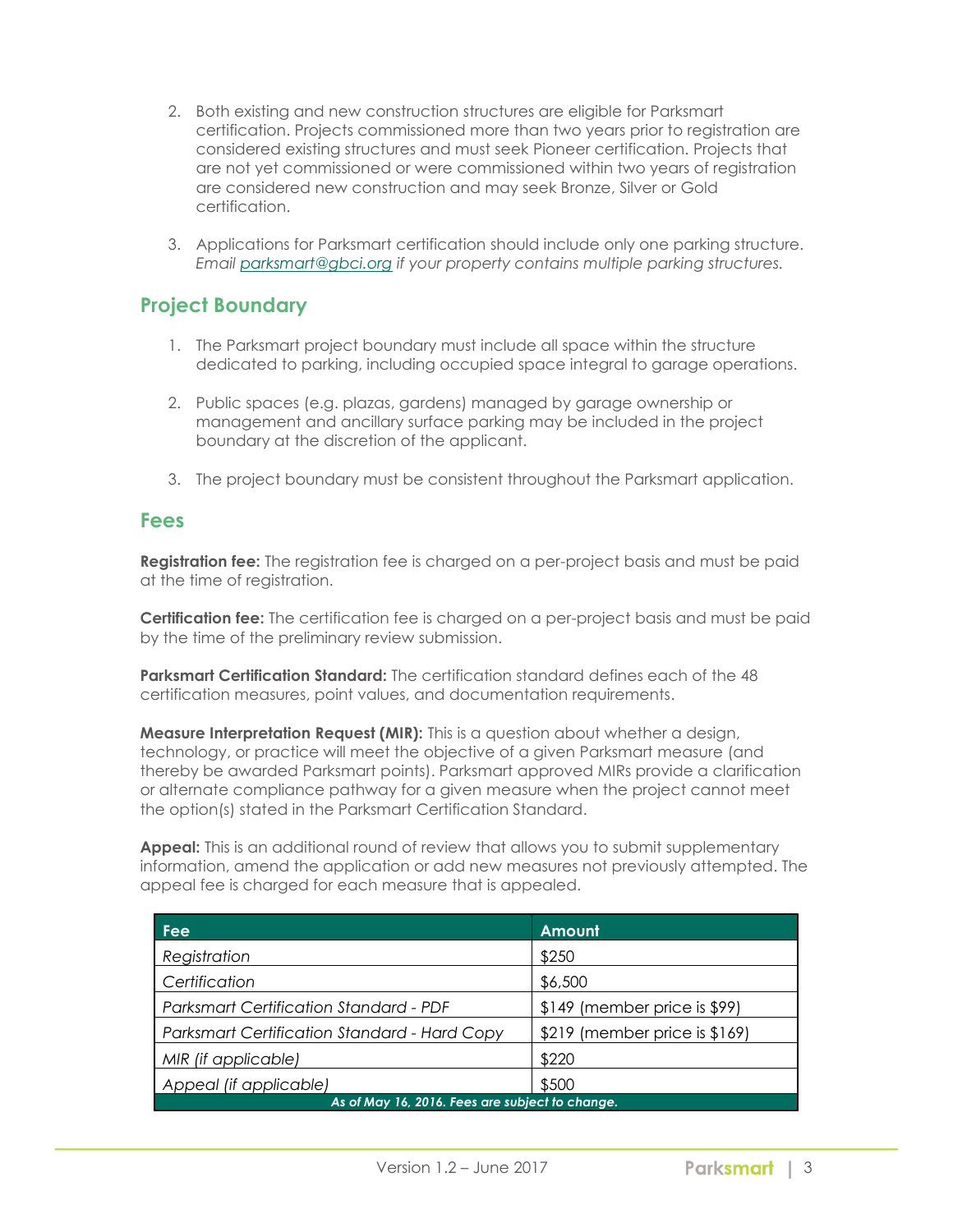# CERTIFICATION PROCESS

Parksmart certification begins with thinking about how a parking structure interacts with its surroundings, customers, employees and the ecosystem of cars, trains, bikes and other mobility forms around it. Review the [Parksmart Certification Owner Checklist](http://parksmart.gbci.org/sites/default/files/Parksmart-Owner-Checklist.pdf) to assess sustainability opportunities within your existing or planned facility.

Next, dive into the [Parksmart Certification Standard.](http://www.usgbc.org/resources/parksmart-certification-standard) The Certification Standard contains detailed information on each of the Parksmart certification measures and will help you to understand which certification points your project is likely to achieve.

Once you've familiarized yourself with the Parksmart Certification Standard you're ready to begin the official certification process.

#### **Register**

Register your project:

- 1. Go to [arcskoru.com](http://arcskoru.com/)
- 2. Select "Log In" on the top right of your screen
- 3. Log in with your USGBC user credentials. (If you need to create a USGBC user account, go to [usgbc.org/registration/create-user\)](http://www.usgbc.org/registration/create-user)
- 4. Once logged in, select the green "+ Add" button on the top right corner of your screen to create a new project registration
- 5. Fill in the project details, agree to the service agreement, and click "Next"
- 6. Make payment or request invoice
- 7. Get started!

At this stage, you'll also assemble your project team, which includes at a minimum the owner (or owner's agent) and the project administrator.

The owner is the person (or entity) who holds and controls the real and personal property associated with the project and accepts the service agreement. If desired, the owner can grant authority to an agent to act on his or her behalf. The project administrator acts as a project manager, overseeing the Parksmart project as well as which team members are responsible for certain tasks and measures.

Once registered, you will receive an email providing you access to the Parksmart application materials, including the Documentation Submission Package.

### **Apply**

Prepare your Parksmart application for review.

Working with your project team, you should identify which Parksmart measures to pursue and assign them to team members. Your team should then collect information, perform calculations and analysis, and prepare documentation demonstrating your achievement of your selected measures. Documentation requirements are outlined in detail within the Parksmart Documentation Submission Package.

If a sustainability strategy of your project meets the objective of a measure but does not fit within the bounds of the measure requirements you may make a project-specific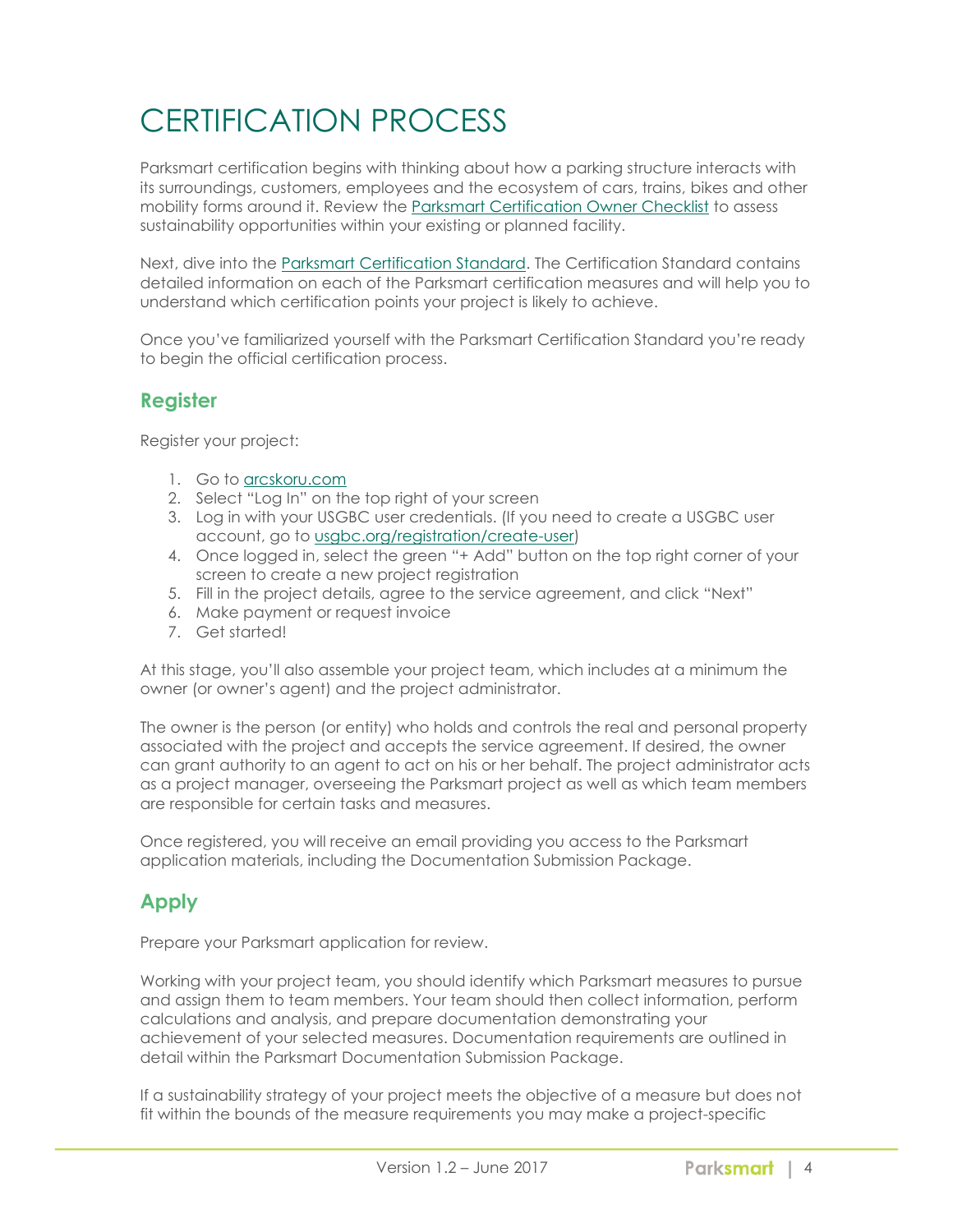Measure Interpretation Request (additional fees apply) at this stage of the certification process. Measure Interpretation Requests must include a detailed description of how your project meets the objective of a given measure.

Technical questions that arise while preparing your application should be sent to [parksmart@gbci.org.](mailto:parksmart@gbci.org)

Before you finish your application and submit your project for review, you have the opportunity to request a one hour pre-submission call with your reviewer. This call provides you an opportunity to ask questions about your intended approach prior to submission.

Once your application is ready for review, submit payment for the Parksmart certification fee and your completed application to GBCI.

#### **Review**

Once the application is received and the certification fee payment has cleared, GBCI will conduct a thorough examination of your project.

*Preliminary Review (20-25 business days)*

GBCI will determine if your project complies with attempted measures. If needed, the review team may request Mid-Review Clarifications during this round or subsequent rounds of review. Once requested, the certification process will be put on hold until the Mid-Review Clarification is resolved.

Once the preliminary review is returned, you can accept the results, or submit new or revised documentation for another round of review. If you have questions about the review comments, you will have the option of requesting a post-review conference call with your reviewer.

If you choose to submit for another round of review, GBCI recommends that the amended application be submitted within 25 business days of receiving the preliminary review report.

*Final Review (20-25 business days)*

GBCI will review the resubmitted documentation for compliance. Once the review is returned, you may accept the results or resubmit particular measures via the appeal process, if necessary.

#### **Appeal**

*Appeal Review (optional, \$500 per measure, 20-25 business days)*

At this stage, you can submit additional information, modify your application, or add new measures previously not attempted through an appeal. All amendments to the application included in the appeal must be submitted at once, however, appeal fees are assessed on a per measure basis, at a rate of \$500 per appealed measure. Once the appeal review is returned, you may accept the results or submit for an additional appeal review. There's no limit to the number of appeals you can submit.